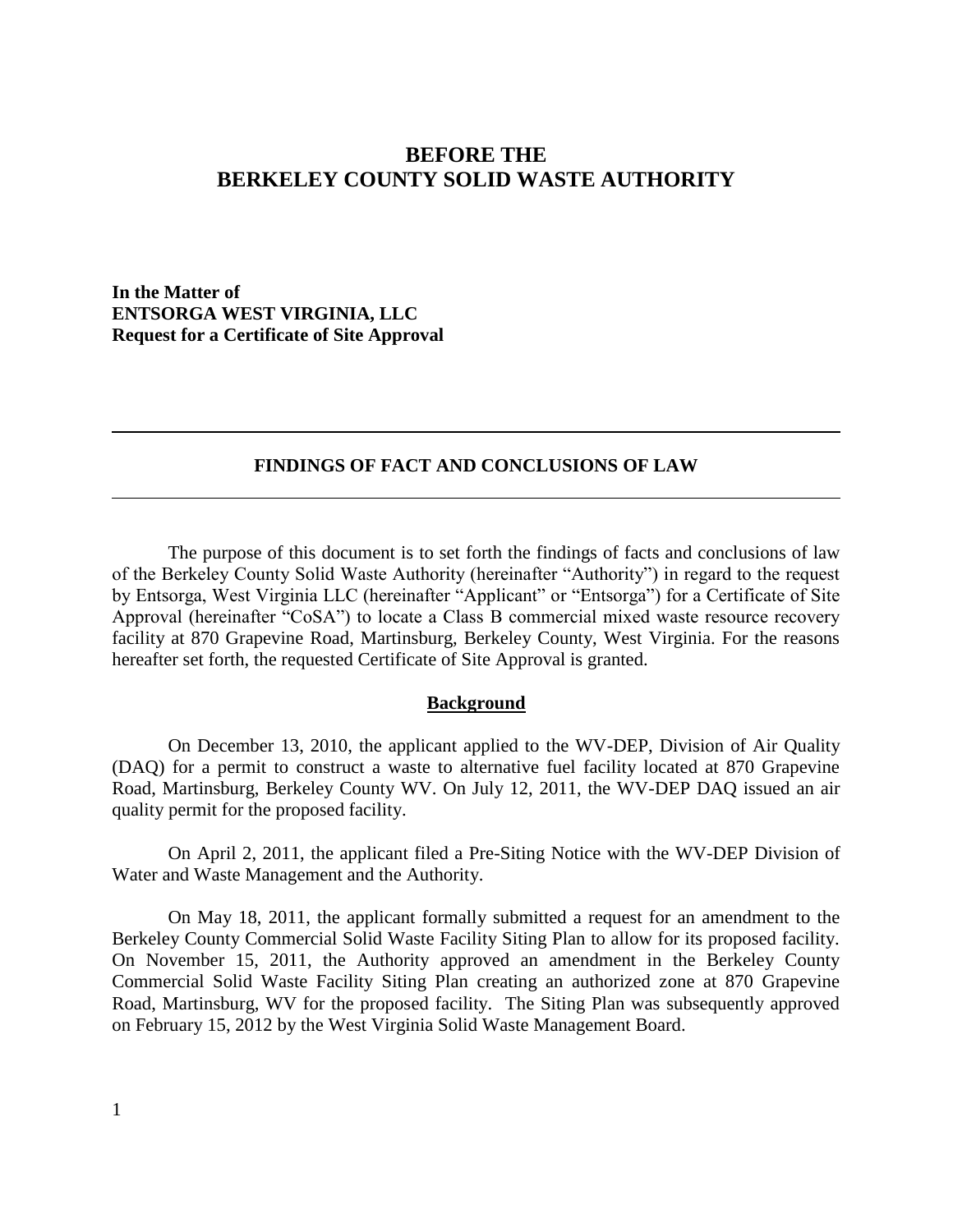On June 13, 2012, Entsorga filed an application to the WV-PSC for a Certificate of Need (CON) pursuant to WV Code §24-2-1(c) (b) for authority to construct and operate the aforementioned proposed solid waste facility. Said application is pending before the WV-PSC as Case Number 12-0803-SWF-CN.

On October 25, 2012, Entsorga, West Virginia submitted its original application requesting a "CoSA" be issued by the Authority.

All of the above applications, notices, requests and approvals pertained to the same proposed facility.

On November 21, 2012, the Authority conducted a legally advertised special meeting to take up the requested CoSA application. During the course of said meeting, the Authority decided to conduct a public hearing on the matter and determined that the original application contained certain omissions and, therefore, was incomplete.

On November 24, 2012, the Authority communicated in writing to Entsorga detailing the aforementioned omissions and notifying Entsorga of its decision to conduct a public hearing.

On November 26, 2012, the Authority published a Class I legal advertisement in The Martinsburg Journal, a daily newspaper of general circulation in Berkeley County, notifying the public of the purpose, time and place of the public hearing on the Entsorga CoSA application. On November 21, 2012, public notices were also placed on the bulletin board in the Berkeley County Courthouse, the Authority's office, and at the entrance of the County offices. As indicated in said notices, a copy of Entsorga's application and the additional information was placed in every branch of Berkeley County library, and the County Clerk's office and the BCSWA office, on November 15, 2012, and remained available thereafter at said locations for public review and inspection.

On November 28, 2012, Entsorga submitted a response to the Authority including its response to the stated omissions and its payment of the administrative fee required in WV Code §22-15-6.

On December 19, 2012, the Authority conducted the public hearing at the Chambers of the Berkeley County Council, 400 West Stephen Street, Martinsburg, WV 25401. Written comments were accepted until January 4, 2013.

On January 9, 2013, the Authority conducted a second legally advertised special meeting regarding the CoSA application. During the course of the said meeting, the Authority considered all public comments, concluded that the Entsorga CoSA application was complete as it relates to the ten CoSA criteria and directed its Chairman to prepare draft findings of facts and conclusions in the matter for Board consideration at the future Board meeting within the next 30 days.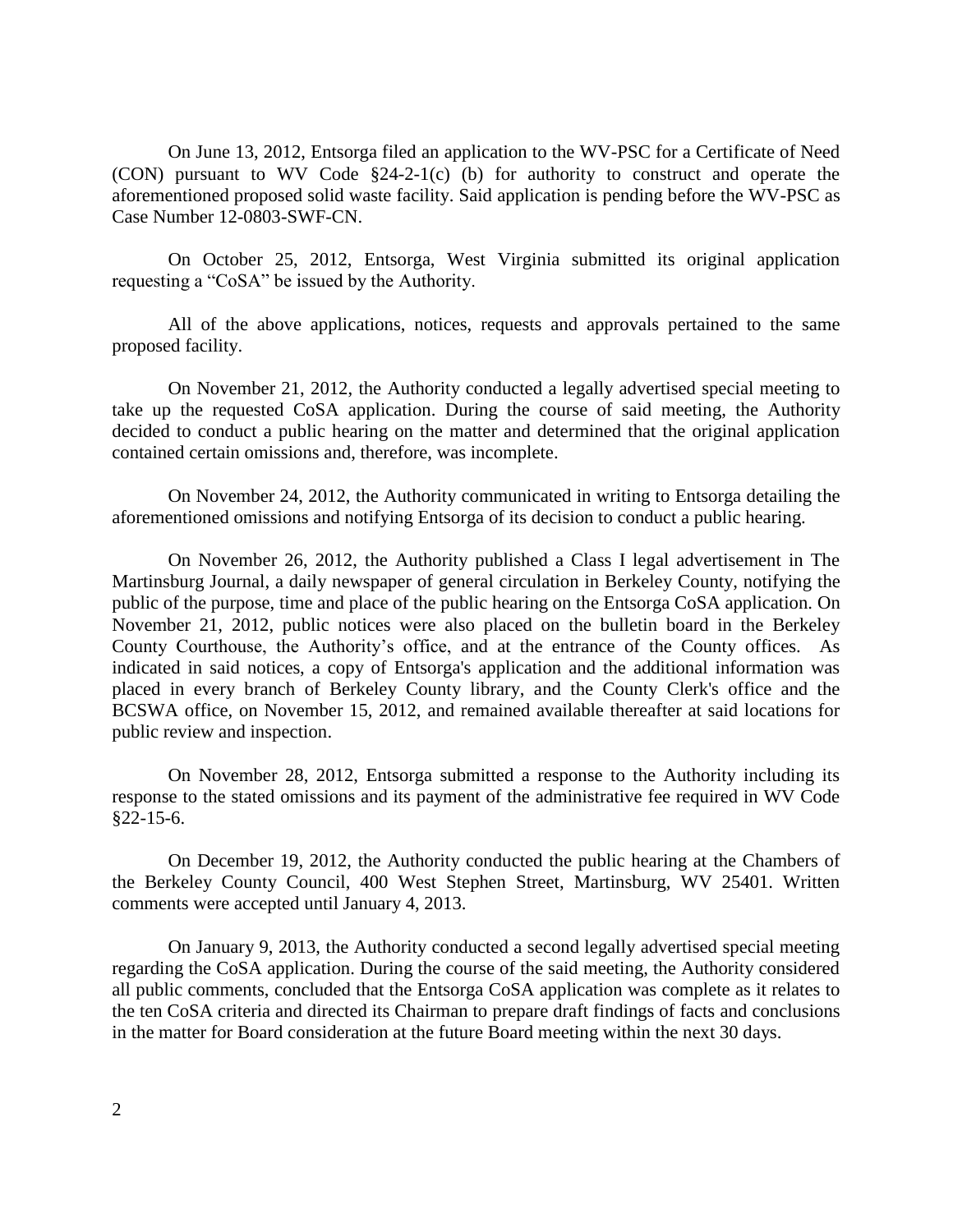#### **Related Studies, Investigations and Proceedings**

The property on which the applicant proposes to build its facility (the "Grapevine Road" property) is owned by the Authority and has been extensively studied as a potential location for a commercial solid waste facility. For instance, in 2007, the Authority commissioned an engineering consulting firm (GAI Consultants) to prepare a comprehensive assessment of the suitability of this property as the location of a commercial solid waste transfer station or commercial recycling facility. The study concluded that certain portions of the property were suitable in all respects, environmentally and legally, for either type of facility.

The Authority's most recent "Commercial Solid Waste Facility Siting Plan," completed in 2011, constituted an amendment to its prior Siting Plans in that it designated the Grapevine Road property as "authorized" for the placement of a resource recovery facility such as that proposed by Entsorga. In making that amendment, and in assessing Entsorga's CoSA application, the Authority has relied upon the results of the GAI study, finding that the conclusions of the study transpose well to the Entsorga facility. In the process of developing said Siting Plan, the Authority conducted a public hearing that included numerous public comments relating to the proposed Entsorga facility as an alternative to, or competitor of, existing landfills. In amending the Siting Plan to allow for a resource recovery facility at the Grapevine Road location, the Authority relied upon the State's articulated policy goal of reducing dependence on landfilling, and maximizing the reduction, reuse and recycling of solid waste.

The Authority has also investigated the technology proposed by Entsorga and the utility/marketability of its product "Solid Recovered Fuel" (SRF). Two members of the Board toured a manufacturing facility, the ESSROC: Italcementi Group Plant located in Martinsburg, WV, on June 24, 2011. This facility proposes to purchase the SRF to be produced by Entsorga for use in its cement kiln. The observations of the tour were shared with all Board members at subsequent meetings. During the tour, representatives of ESSROC: Italcementi Group described in detail the current cement manufacturing operation, from the quarry hole to the shipping department. They also described in detail where the SRF would be utilized in the operation, the modifications required at the plant to utilize the SRF, and the advantages of utilizing the SRF. ESSROC: Italcementi Group also provided letters supporting the Entsorga project and indicated its ability/desire to accept the SRF.

A tour of three Entsorga facilities in Europe that are similar to that proposed for Grapevine Road occurred during the week of September 12, 2011. It was attended by John Decker, CEO Apple Valley Waste and others. On November 09, 2011, Mr. Decker met in a public meeting with the BCSWA and described in details his observations of the three facilities. He also presented a slide show, video, pictures, etc., to Board members. He described the sights, sounds, smells and operation of the facilities. Mr. Decker answered numerous questions from Board members, four LCS/WMI representatives and two citizens.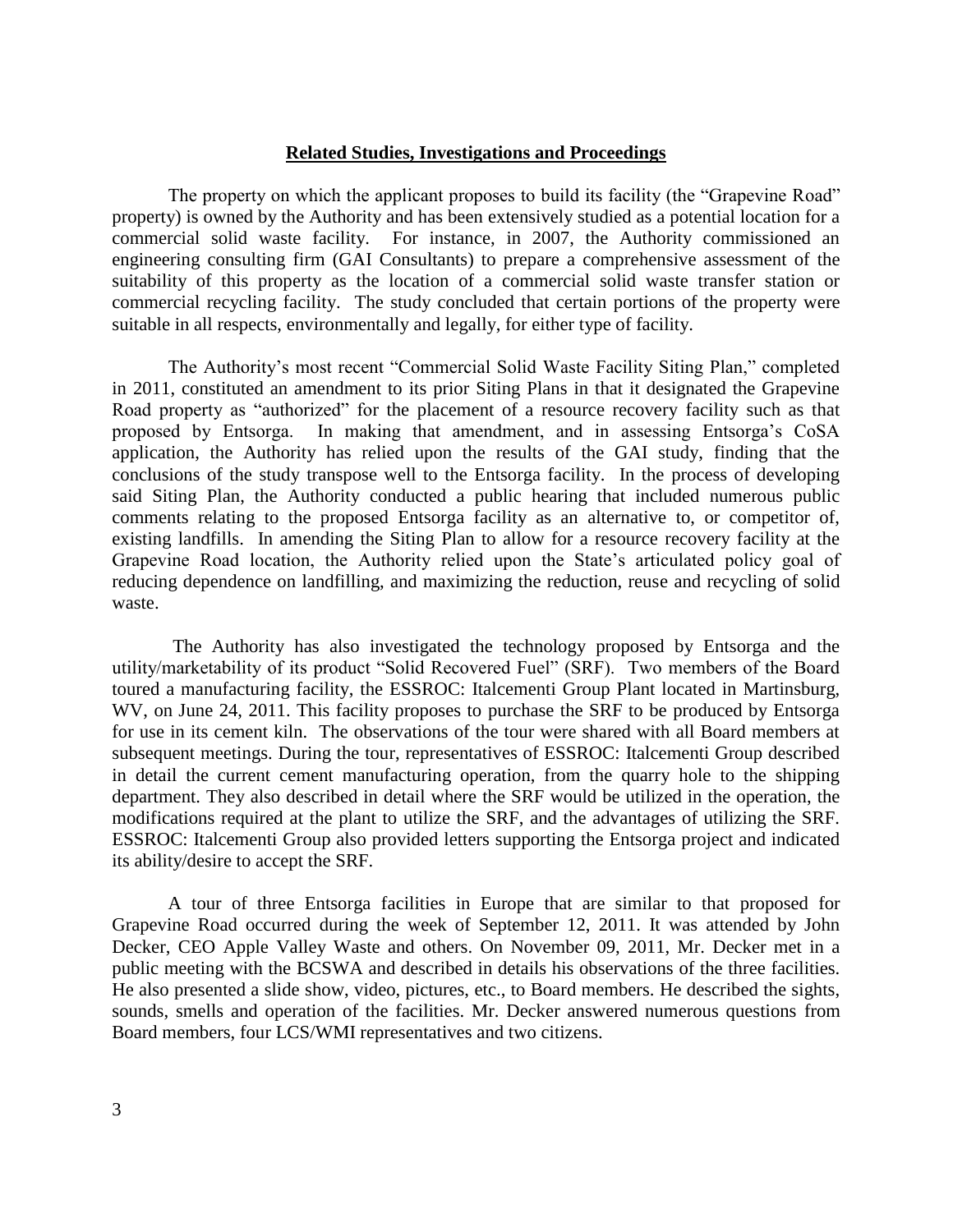The media was also present for that meeting. (At the time of Mr. Decker' s tour, Apple Valley Waste Technologies, LLC, had not become an owner of the proposed facility.) The Authority found his presentation both useful and informative.

### **Findings of Fact**

Many of the "Findings of Fact" below cite directly to information provided by the Entsorga to the Authority or to the Public Service Commission. However, the information gleaned independently by the Authority from the above-described activities and from its development of the Berkeley County Solid Waste Facility Siting Plan corroborates the applicant's submissions and assertions and leads the Authority to conclude that Entsorga's CoSA application and related submissions, insofar as they are hereafter cited, are credible and sufficiently accurate to be relied upon by the Authority. Notably, none of the public comments received at the public hearings regarding the Siting Plan (discussed above) or the CoSA application impeached or contradicted any of Entsorga's assertions or representations, nor has the Authority received any other information that contradicts the information hereafter summarized.

- 1) The applicant proposes to develop an estimated \$19M commercial mixed waste resource recovery facility. (CoSA App. Resp. #1; CON App. #5).
- 2) As proposed, the facility will process mixed solid waste utilizing a mechanical biological treatment technology. This technology, referred to as the High Efficiency Biological Treatment (HEBIOT), is designed to 1) reduce the overall weight of the mixed solid waste via forced air drying, and 2) separate certain metals for ultimate recycling via traditional recycling methods, and 3) separate certain high BTU, organic and combustible mixed solid waste for utilization as a product that can be marketed as fuel substitute for co-firing with coal; and 4) separate certain low BTU, inorganic and noncombustible mixed solid waste for ultimate landfilling. (CoSA App. Resp. #25; CON App. #3; CON #15; Siting Plan App #19).
- 3) If the proposed facility is built and performs as proposed by Entsorga, it will significantly reduce the amount of solid waste being placed into nearby landfills from some parts of Wasteshed E. (CoSA App. Resp. #29; CON App. #3).
- 4) The majority of the processed solid waste will be utilized to produce a saleable solid recovered fuel (SRF) for use at cement kilns; one of which is located in Berkeley County, WV. The emissions from the use of the saleable fuel have been evaluated by Entsorga, and determined to be lower or the equivalent to the use of coal. (CoSA App. Resp. #25; CON App. #3).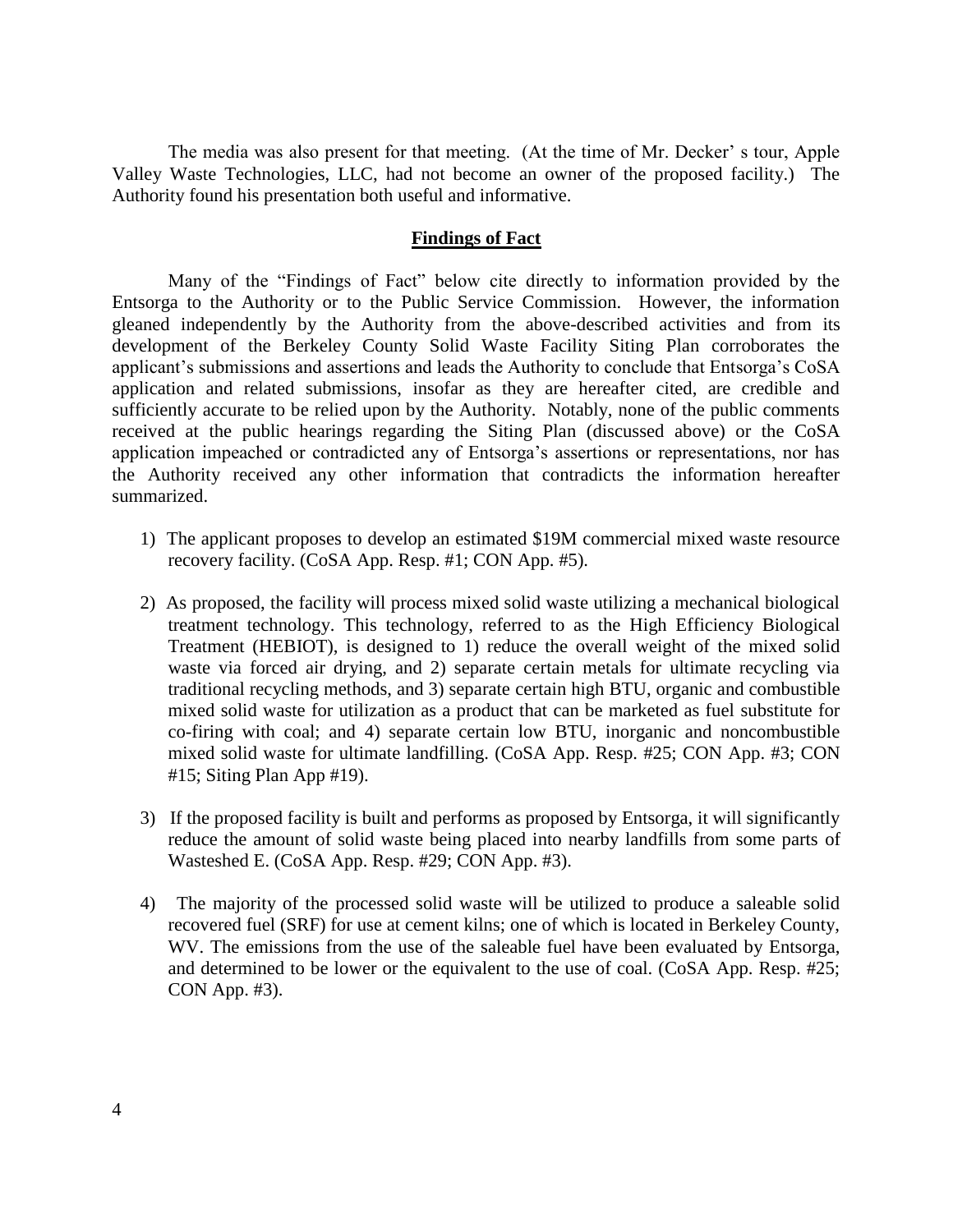- 5) The applicant recognizes that this facility will be subject to regulation by the West Virginia Department of Environmental Protection and the Public Service Commission as a commercial Class B mixed waste resource recovery facility, which will be limited to accepting no more than 9,999 tons of waste per month. The facility is initially expected to accept an average of 7,333 tons per month of municipal solid waste, but will accept no more than 500 tons daily and 9,999 tons per month. (CoSA App. Resp. #13). The municipal solid waste will be delivered by Apple Valley Waste Services and other private vehicles. (CoSA App. Resp. #10; Siting Plan App. #15).
- 6) Initially, Apple Valley Waste Services has agreed to deliver a minimum annual commitment of 54,000 tons of municipal solid waste to the proposed facility. (App. Resp. #12). Entsorga anticipates that 80 -100% of the solid waste will originate from sources in West Virginia. (CON App. #6).
- 7) Apple Valley Waste Services presently owns four solid waste haulers, including two (AVW of West Virginia, Inc. and Morgan Sanitation Inc.) that holds a WV-PSC Motor Carrier Certificate. The two other haulers are doing business in Maryland (AVW of Maryland, Inc.) and Pennsylvania (Parks Garbage Service Inc.).
- 8) Apple Valley Waste Technologies, LLC; Chemtex International Inc. and Entsorgafin S.p.A are the equity owners on Entsorga West Virginia LLC. (CoSA App. Resp. #7; COA App #1; CON App #2).
- 9) Entsorga anticipates, on an annual basis, approximately 300 additional tons of solid waste will be delivered from the public during the proposed monthly "free day". (CoSA App. Resp. # 11).
- 10) The proposed facility does not involve incineration or combustion of solid waste at the proposed location. (CON App. #4).
- 11) The proposed facility's location has been designated as "approved" in the Berkeley County Commercial Solid Waste Facility Siting Plan (CoSa App. Resp. #19).
- 12) The proposed facility will not accept construction debris, demolition debris, hazardous waste, medical waste, electronic waste, liquid waste, used oil, clean source separated recyclables, clean source separated compostables or appliances (CON App. #3; Siting Plan App. #19).
- 13) The proposed facility will also produce residual waste that can neither be easily recycled nor used as a saleable fuel. This material is expected to be mostly rocks, dirt, glass and PVC plastic and is likely destined for landfill disposal. (Siting Plan App # 19).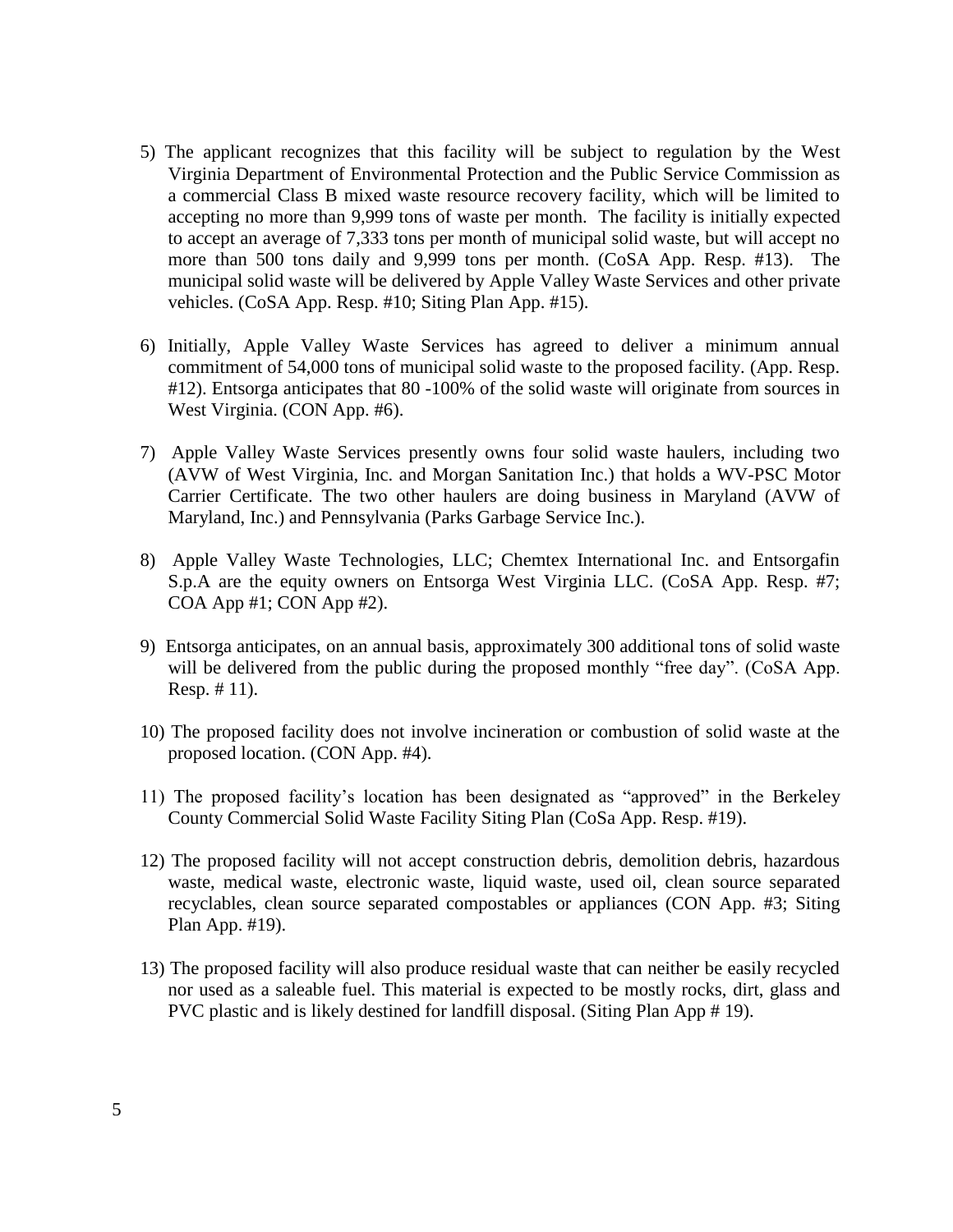- 14) Prior to its being acquired by WMI, the LCS Services/ North Mountain Sanitary Landfill included a narrative in its original 1986 permit submission that "ultimately the landfill facility would include a resource recovery facility or recycling facility, or an industry based on recycling." Past and current owners have not implemented any of these alternatives. (Geo-Tech Reclamation Industries, Inc. Narrative Page 2).
- 15) The proposed location, on February 21, 1990 was previously granted a "Certificate of Site Approval" by the Authority for the expansion of the Berkeley County Sanitary Landfill. The aforementioned landfill expansion did not occur. (February 21, 1990 Letter, Clyde Spies, Chairman)
- 16) The proposed facility will have a positive impact on economic development via a small amount of job creation. (CoSA App. Resp. # 26). The Authority also notes that the availability of creative waste management alternatives has a positive impact on economic development due to businesses becoming increasingly sensitive to public awareness of the benefits of "green" technologies.
- 17) Route 9 and Grapevine Road will be the primary access roads utilized in the transportation of waste to the proposed facility. Route 9 is a modern, recently upgraded, four (4) lane limited access road. The use of Grapevine Road will be limited to  $8/10^{th}$  of a mile. The new entrance on Grapevine Road will be designed to prevent truck traffic from exiting the proposed facility and utilizing the northeast portions of Grapevine Road. The proposed facility will not result in any significant negative impacts on the local transportation infrastructure. (CoSA App. Resp. #27).
- 18) The proposed facility will have no impact upon railroad or water transportation. (CoSA App. Resp. #27).
- 19) The proposed facility will not be located within 10,000 feet of the West Virginia Eastern Regional Airport. (CoSA App. Resp. #29 Revised).
- 20) The larger 140 acre property owned by the Berkeley County Solid Waste Authority has been continuously used for solid waste management since 1970. The proposed facility will be consistent with the current land uses of the property and surrounding area. The proposed facility will manage all solid waste inside a closed building. The proposed facility will not have offsite odors, litter, gas or noise. The proposed facility will have paved roads. (CoSA App. Resp. #28).
- 21) The proposed facility will not place solid waste into or on the ground at the proposed location. (CoSA App. Resp. #29 & #30).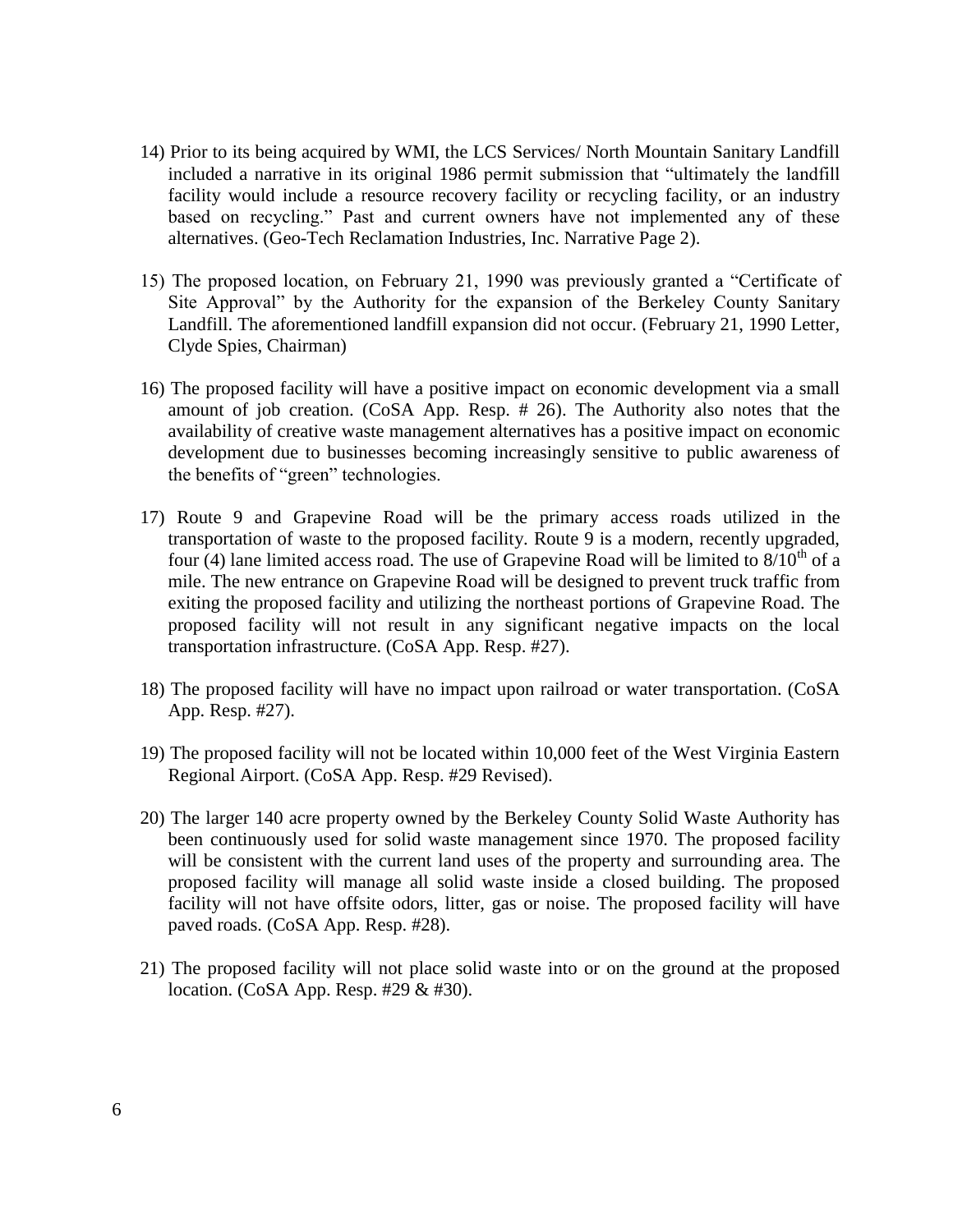- 22) Leachate will be generated at the proposed location. The leachate will be collected and recycled through an internal closed loop water system. After processing, leachate will be discharged directly to the Berkeley County/City of Martinsburg POTW. There will be no septic systems or underground injection wells associated with the proposed facility. (CoSA App. Resp. #29).
- 23) Storm water will be discharged in accordance with WVDEP NPDES requirements via two onsite stormwater bio-retention facilities. (CoSA App. Resp. #29).
- 24) The proposed facility will not have any significant adverse impact on any natural wetlands. (CoSA App. Resp. #29 Revised).
- 25) The proposed facility will not impact perennial streams. (CoSA App. Resp. #29 Revised).
- 26) The proposed facility will have little to no negative impacts upon the groundwater or surface waters at the proposed site. (CoSA App. Resp. #29).
- 27) The proposed facility lies directly above the Martinsburg Shale Formation, thus karst and groundwater conduction concerns normally associated with limestone bedrock is not a concern. Even so, geological and hydrological concerns are not an issue because the facility will not place solid waste, leachate or processed water into or on the ground. (CoSA App. Resp. #30).
- 28) The proposed facility will have little to no negative impacts due to the geological and hydrological conditions. (CoSA App. Resp. #30).
- 29) The proposed facility will process all solid waste inside a closed building. The proposed facility will have no offsite odors, litter, gas or noise. The proposed facility's staff will pick up any roadside litter daily along Grapevine Road. The proposed facility will be landscaped and maintained as aesthetically pleasing. (CoSA App. Resp. #31).
- 30) The proposed facility will include an onsite educational center that will be used to conduct tours for visitors, school classes and officials to use as a classroom/ meeting room. (CoSA App. Resp. #31).
- 31) The proposed facility will have no negative impacts upon the aesthetic and environmental quality of the area. (CoSA App. Resp. #31).
- 32) The proposed facility is not in or near a recognized historic district, civil war site, or the George Washington Heritage Trail. Additionally, the traffic to the proposed site will not pass through any recognized historic districts, civil war sites, or the George Washington Heritage Trail. (CoSA App. Resp. #32).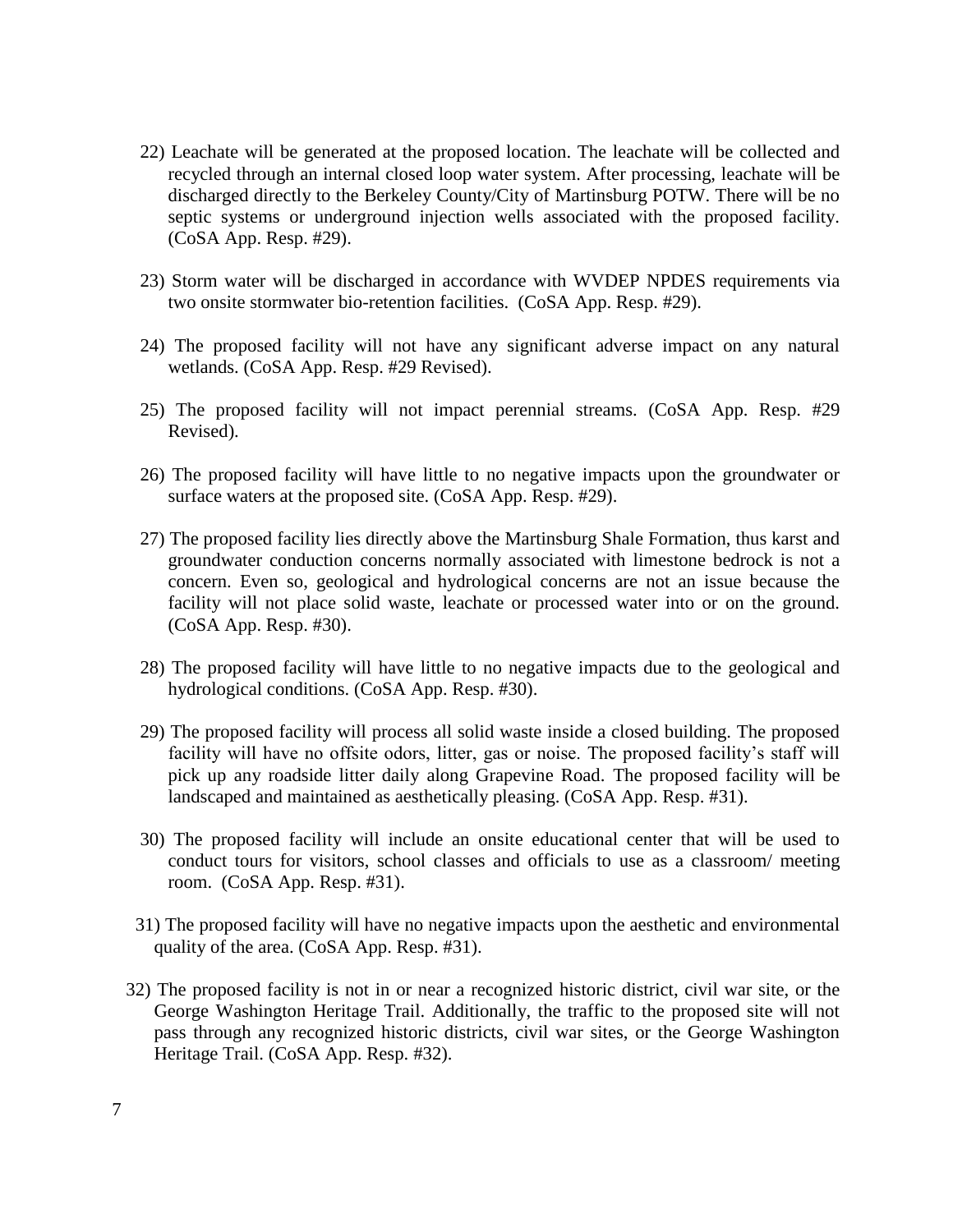- 33) The proposed facility will not result in any negative impacts upon the historic and cultural resources. (CoSA App. Resp. #32).
- 34) The proposed facility is consistent with the traditional land use as the property has been utilized for solid waste management since 1970. This property is owned by the BCSWA and has been reserved for solid waste management purposes. The neighboring land uses consist of a large regional jail, brick and steel can manufacturing, strip mining, automotive repair, commercial and residential establishments. (CoSA App. Resp. #33).
- 35) The proposed location is not within 1,000 feet of any cave preserves, wildlife management areas, nature walking trails, public parks, conservation areas, or other land preserves. There are no impacts on sensitive habitats, endangered or threatened habitats or wetlands. (CoSA App. Resp. #33 Revised).
- 36) The proposed facility will not be located within 1,000 feet of an existing property located into the Berkeley County Farmland Protection Program. (CoSA App. Resp. #33 Revised).
- 37) The proposed facility will have no significant negative impacts upon the present or future land uses for residential, commercial, recreational, environmental, conservation or industrial purposes. (CoSA App. Resp. #33).
- 38) The proposed facility will include a covered drop off area for residents to dispose of household solid waste at a convenient and clean location. (CoSA App. Resp. #34).
- 39) The proposed facility will be operated in a manner which will protect the public health, welfare and convenience. (CoSA App. Resp. #34).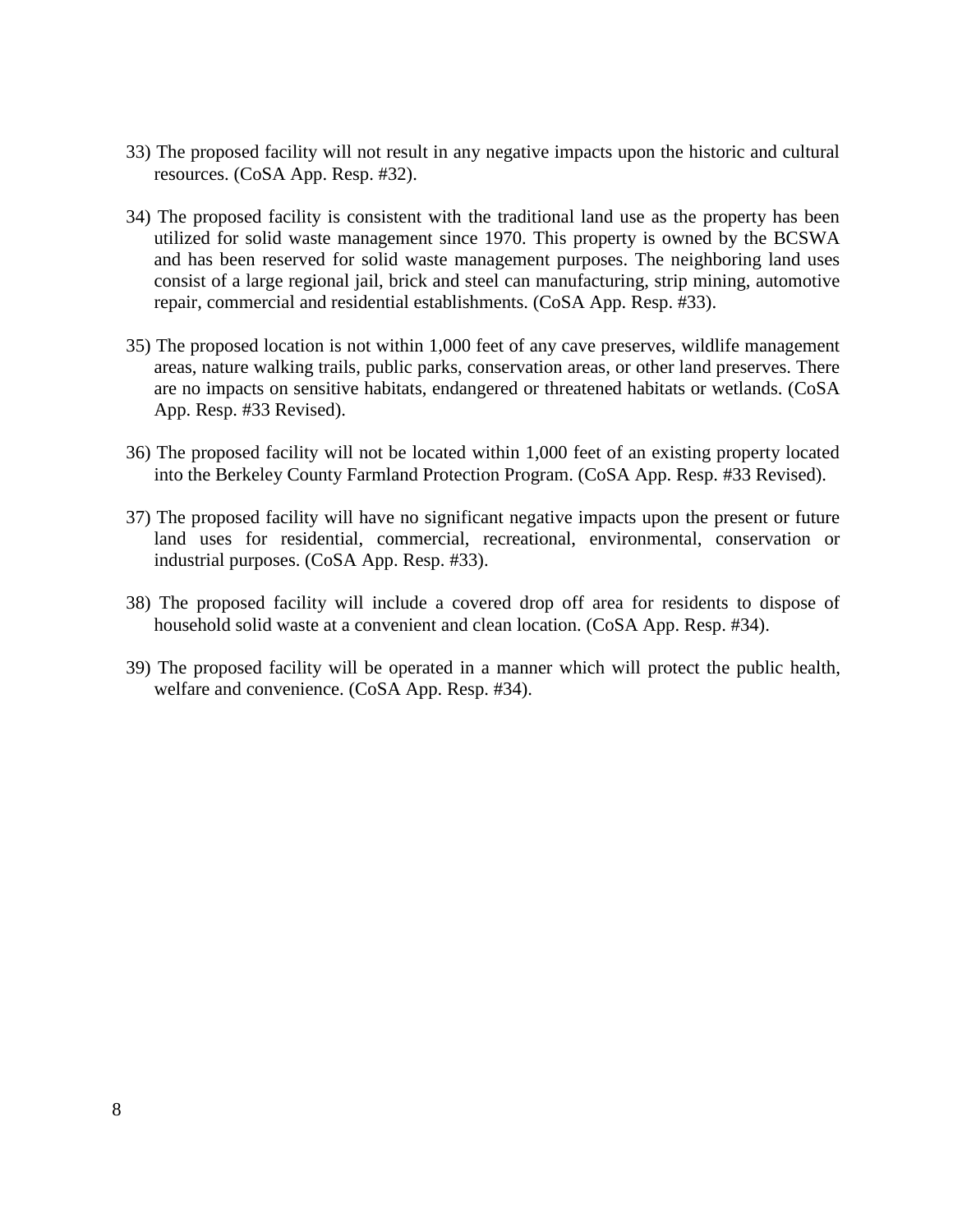# **Conclusions of Law**

- 1) WV Code §22C-4-25 (b) states that "in consideration whether to issue or deny the certificate of site approval, as specified in sections twenty-six, twenty-seven and twentyeight of this article, the county or regional solid waste authority shall base its determination upon the following criteria: The efficient disposal of solid waste anticipated to be received or processed at the facility, including solid waste generated within the county or region; economic development; transportation infrastructure; property values; groundwater and surface waters; geological and hydrological conditions; aesthetic and environmental quality; historic or cultural resources; the present or potential land uses for residential, commercial, recreational, industrial or environmental conservation purposes; and the public health, welfare and convenience."
- 2) WV Code §22C-4-25 (c) states "The County or regional solid waste authority shall complete findings of fact and conclusions relating to the criteria authorized in subsection (b) hereof which support its decision to issue or deny a certificate of site approval".
- 3) WV Code §22C-4-25 (d) states "The siting approval requirements for composting facilities, material recovery facilities and mixed waste processing facilities shall be the same as those for other solid waste facilities."
- 4) WV Code §22-15-6 states "The fee for the certificate of site approval is twenty-five dollars payable upon the filing of the application therefore with the county, county solid waste authority or regional solid waste authority, as the case may be."
- 5) WV Code §22-15-1 (c) states "The Legislature further finds that solid waste disposal has inherent risks and negative impacts on local communities and specifically finds "...(6) that resource recovery and recycling reduces the need for landfills and extends their life; and that (7) proper disposal, resource recovery or recycling of solid waste is for the general welfare of the citizens of this state."
- 6) WV Code §22C-4-1 states "The Legislature finds that the improper and uncontrolled collection, transportation, processing and disposal of domestic and commercial garbage, refuse and other solid wastes in the state of West Virginia results in: (1) A public nuisance and a clear and present danger to the citizens of West Virginia; (2) the degradation of the state's environmental quality including both surface and ground waters which provide essential and irreplaceable sources of domestic and industrial water supplies; (3) provides harborages and breeding places for disease-carrying, injurious insects, rodents and other pests injurious to the public health, safety and welfare; (4) decreases public and private property values and results in the blight and deterioration of the natural beauty of the state; (5) has adverse social and economic effects on the state and its citizens; and (6) results in the waste and squandering of valuable nonrenewable resources contained in such solid wastes which can be recovered through proper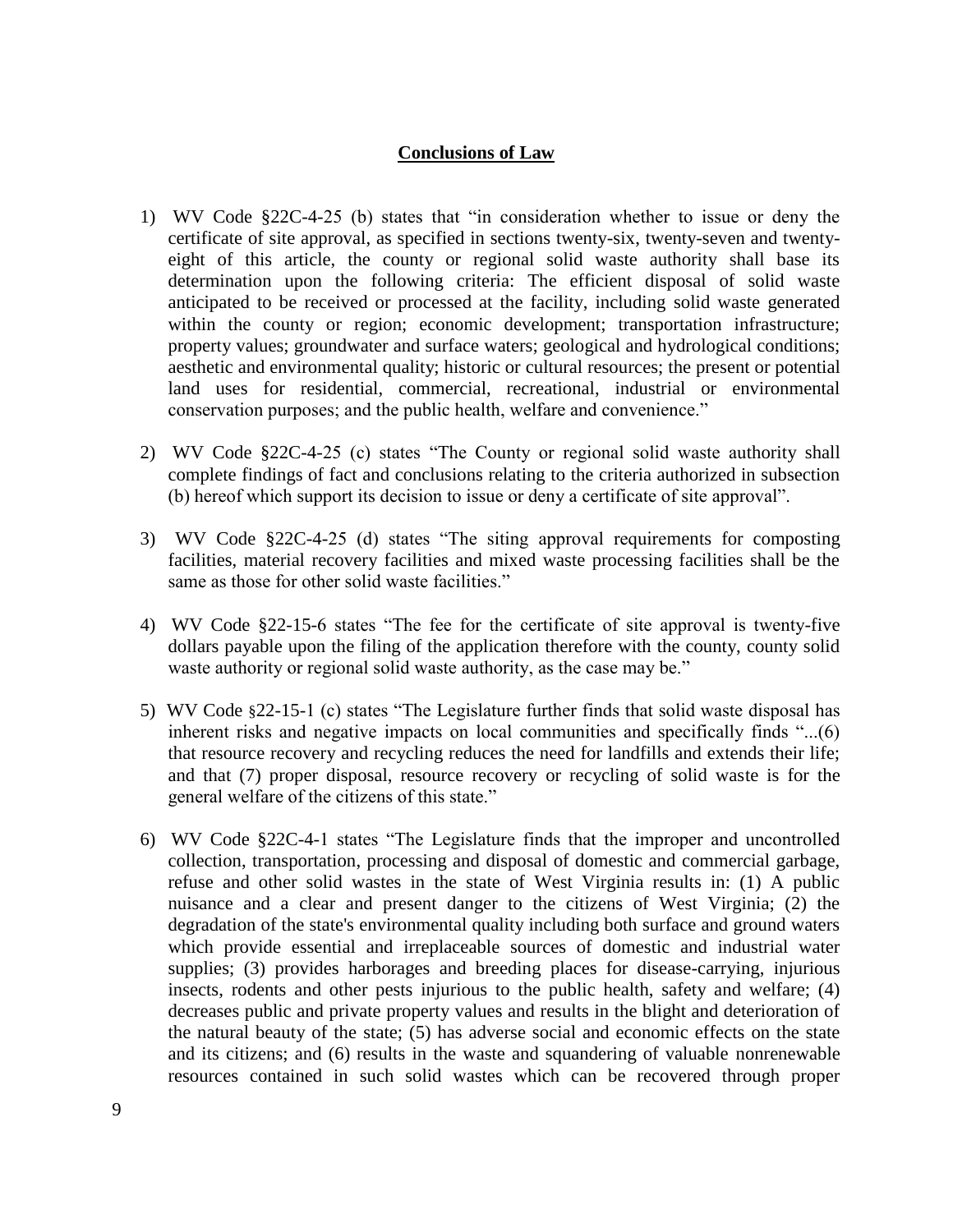recycling and resource-recovery techniques with great social and economic benefits for the state.

The Legislature further finds that the proper collection, transportation, processing, recycling and disposal of solid waste is for the general welfare of the citizens of the state and that the lack of proper and effective solid waste collection services and disposal facilities demands that the state of West Virginia and its political subdivisions act promptly to secure such services and facilities in both the public and private sectors.

The Legislature further finds that the process of developing rational and sound solid waste plans at the county or regional level is impeded by the proliferation of siting proposals for new solid waste facilities.

Therefore, it is the purpose of the Legislature to protect the public health and welfare by providing for a comprehensive program of solid waste collection, processing, recycling and disposal to be implemented by state and local government in cooperation with the private sector. The Legislature intends to accomplish this goal by establishing county and regional solid waste authorities throughout the state to develop and implement litter and solid waste control plans.

It is further the purpose of the Legislature to reduce our solid waste management problems and to meet the purposes of this article by requiring county and regional solid waste authorities to establish programs and plans based on an integrated waste management hierarchy. In order of preference, the hierarchy is as follows:

(1) *Source reduction.* -- This involves minimizing waste production and generation through product design, reduction of toxic constituents of solid waste and similar activities.

(2) *Recycling, reuse and materials recovery.* -- This involves separating and recovering valuable materials from the waste stream, composting food and yard waste and marketing of recyclables.

(3) *Landfilling.* -- To the maximum extent possible, this option should be reserved for nonrecyclables and other materials that cannot practically be managed in any other way. This is the lowest priority in the hierarchy and involves the waste management option of last resort."

- 7) On March 9, 2012, the West Virginia Legislature adopted House Concurrent Resolution # 59, "expressing support for the improvement in the collection, processing and consumption of recyclable material throughout the State of West Virginia." Furthermore, the adopted resolution expressed Asupport to the West Virginia Public Service Commission and the West Virginia Department of Environmental Protection to permit resource recovery facilities in the state as a means to increase the collection of recyclable materials and the utilization of solid waste as a resource rather than landfilling."
- 8) The Authority concludes that the county or region's continuing reliance on landfilling as its overwhelmingly predominant method of handling municipal solid waste is inconsistent with efficient disposal of solid waste in that it will not solve the long term solid waste management problem(s) of the county or region .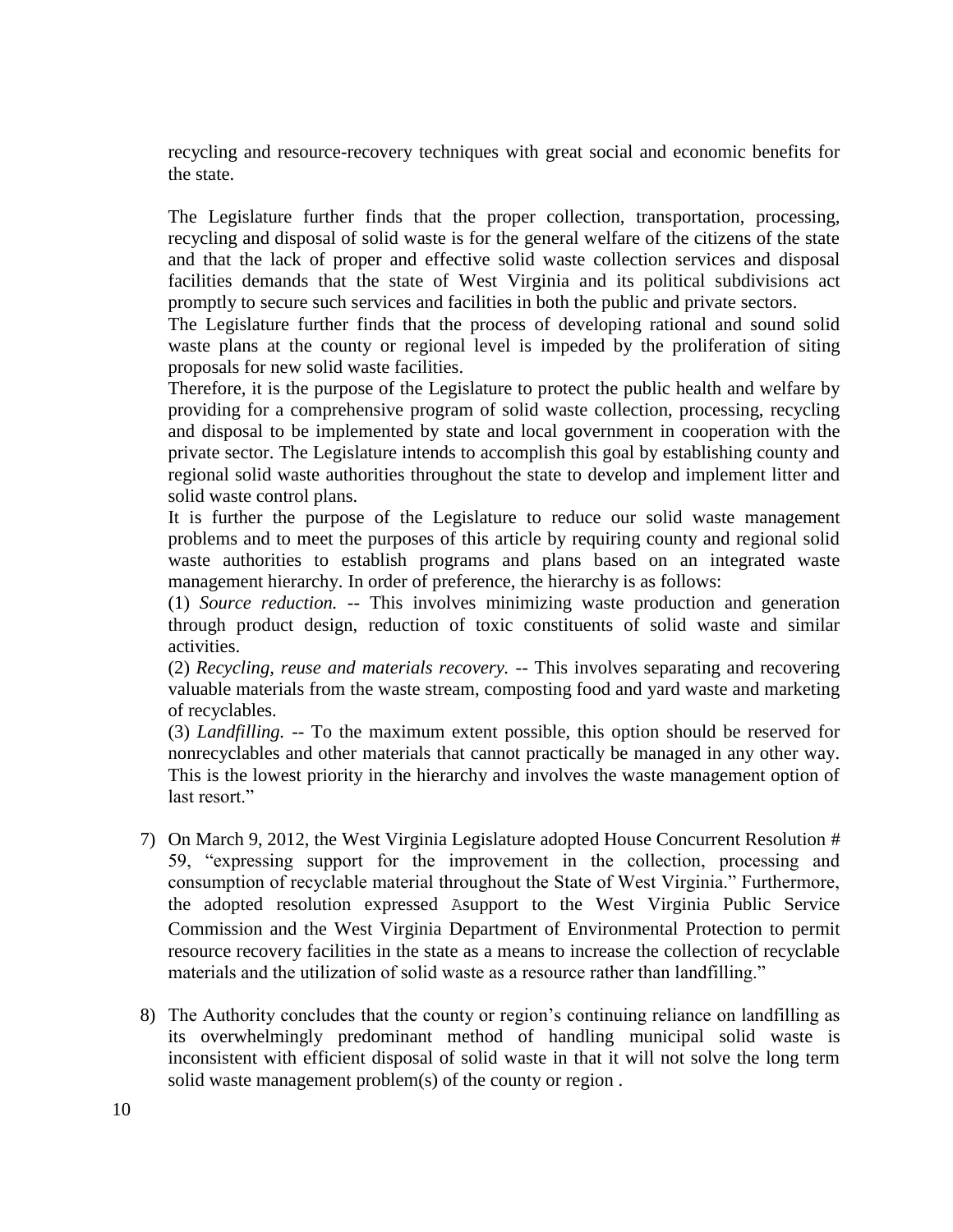- 9) The Authority concludes that, in order to adhere to the State's solid waste management hierarchy as expressed in WV Code §22C-4-1, to the maximum extent possible, landfill disposal of the municipal waste stream should be reserved for non-recyclables and other materials that cannot be practically managed in any other way.
- 10) The Authority concludes that the proposed facility clearly supports the aforementioned policies through its utilization of resource recovery and recycling techniques.
- 11) The Authority further concludes that the applicant has met the burdens imposed upon it and the unquestionable weight of evidence shows that the local infrastructure, site suitability and environment (cultural, historic, and natural) are appropriately suited for the development of a 500 ton per day, Class B mixed waste resource recovery facility at 870 Grapevine Road, Martinsburg WV. Based on the ten criteria found in WV Code § 22C-4-25 (b), the Authority concludes that the applicant affirmatively and clearly demonstrated that the requested designation is appropriate and proper and that the solid waste facility could be appropriately operated in the public interest.